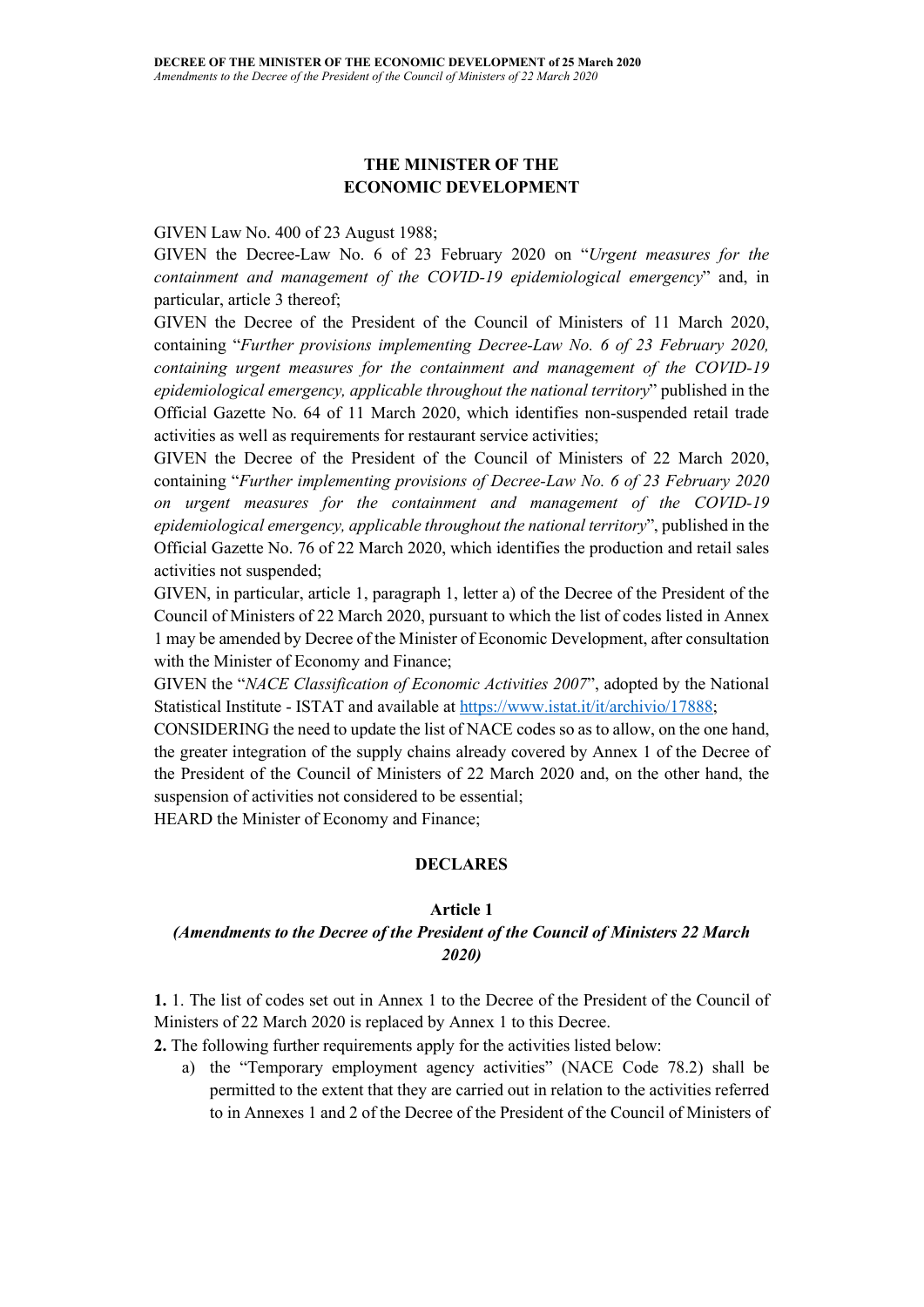11 March 2020 and in Annex 1 of the Decree of the President of the Council of Ministers of 22 March 2020, as amended by this Ministerial Decree;

- b) the "Activities of call centres" (NACE Code 82.20.00) are allowed only for "inbound call centres, which answer users' calls through operators, through automatic call distribution, through computer-telephone integration, interactive voice response systems or similar systems capable of receiving orders, providing product information, dealing with customers for assistance or complaints" and, in any case, to the extent that they are carried out in relation to the activities referred to in Annexes 1 and 2 of the Decree of the President of the Council of Ministers of 11 March 2020 and in Annex 1 of the Decree of the President of the Council of Ministers of 22 March 2020, as amended by this Ministerial Decree;
- c) the "Other business support service activities" (NACE Code 82.99.99) are allowed only for home deliveries of products.

3. In accordance with the provisions set forth in article 1, paragraph 4 of the Decree of the President of the Council of Ministers of 22 March 2020, companies whose activities are suspended by effect of this Decree shall complete the activities necessary for the suspension by 28 March 2020, including the dispatch of goods in stock.

# Article 2 (Final provisions)

1. The provisions of this Decree shall take effect as from 26 March 2020.

Rome, 25 March 2020

.

 The Minister of the Economic Development Stefano Patuanelli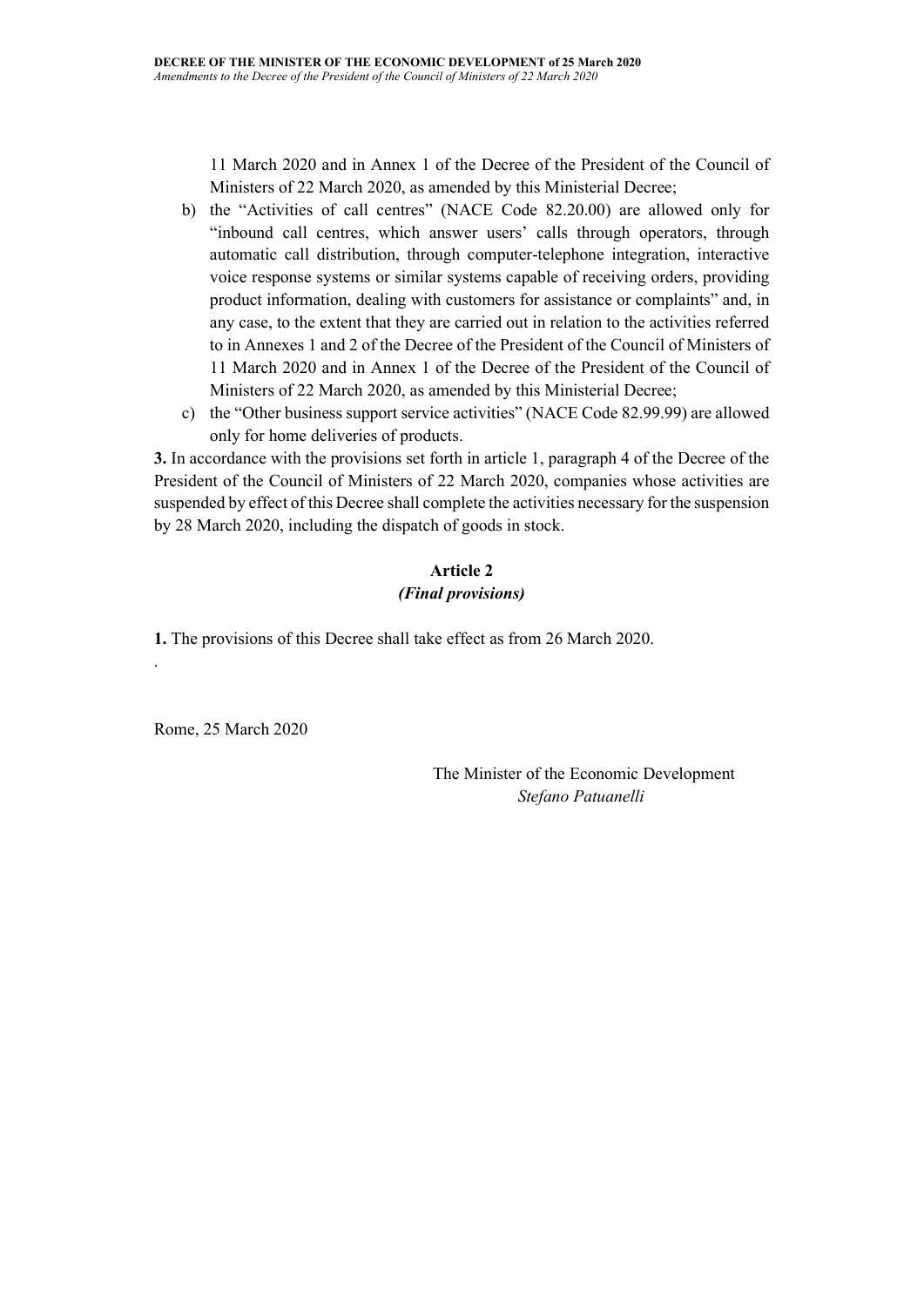### Annex 1

| <b>NACE CODES</b> | <b>ACTIVITY DESCRIPTION</b>                                                                    |
|-------------------|------------------------------------------------------------------------------------------------|
| 01                | Crop and animal production                                                                     |
| 03                | Fishing and aquaculture                                                                        |
| 05                | Mining of hard coal                                                                            |
| 06                | Extraction of crude petroleum and natural gas                                                  |
| 09.1              | Support activities for petroleum and natural gas extraction                                    |
| 10                | Manufacture of food products                                                                   |
| 11                | Manufacture of beverages                                                                       |
| 13.96.20          | Manufacture of other technical and industrial textiles                                         |
| 13.95             | Manufacture of non-woven and articles made from non-woven,<br>(except apparel)                 |
| 14.12.00          | Manufacture of workwear                                                                        |
| 16.24             | Manufacture of wooden containers                                                               |
| 17                | Manufacture of paper and paper products (except for NACE                                       |
|                   | Codes: 17.23 and 17.24)                                                                        |
| 18                | Printing and reproduction of recorded media                                                    |
| 19                | Manufacture of coke and refined petroleum products                                             |
| 20                | Manufacture of chemicals and chemical products (except for                                     |
|                   | NACE Codes: 20.12, 20.51.01, 20.51.02, 20.59.50 and 20.59.60)                                  |
| 21                | pharmaceutical<br>Manufacture<br>basic<br>of<br>products<br>and<br>pharmaceutical preparations |
| 22.2              | Manufacture of plastics products (except for NACE Codes:                                       |
|                   | 22.29.01 and 22.29.02)                                                                         |
| 23.13             | Manufacture of hollow glass                                                                    |
| 23.19.10          | Manufacture of laboratory, hygienic and pharmaceutical<br>glassware                            |
| 25.21             | Manufacture of central heating radiators and boilers                                           |
| 25.92             | Manufacture of light metal packaging                                                           |
| 26.6              | Manufacture of irradiation, electromedical and electrotherapeutic<br>equipment                 |
| 27.1              | Manufacture of electric motors, generators, transformers and                                   |
|                   | electricity distribution and control apparatus                                                 |
| 27.2              | Manufacture of batteries and accumulators                                                      |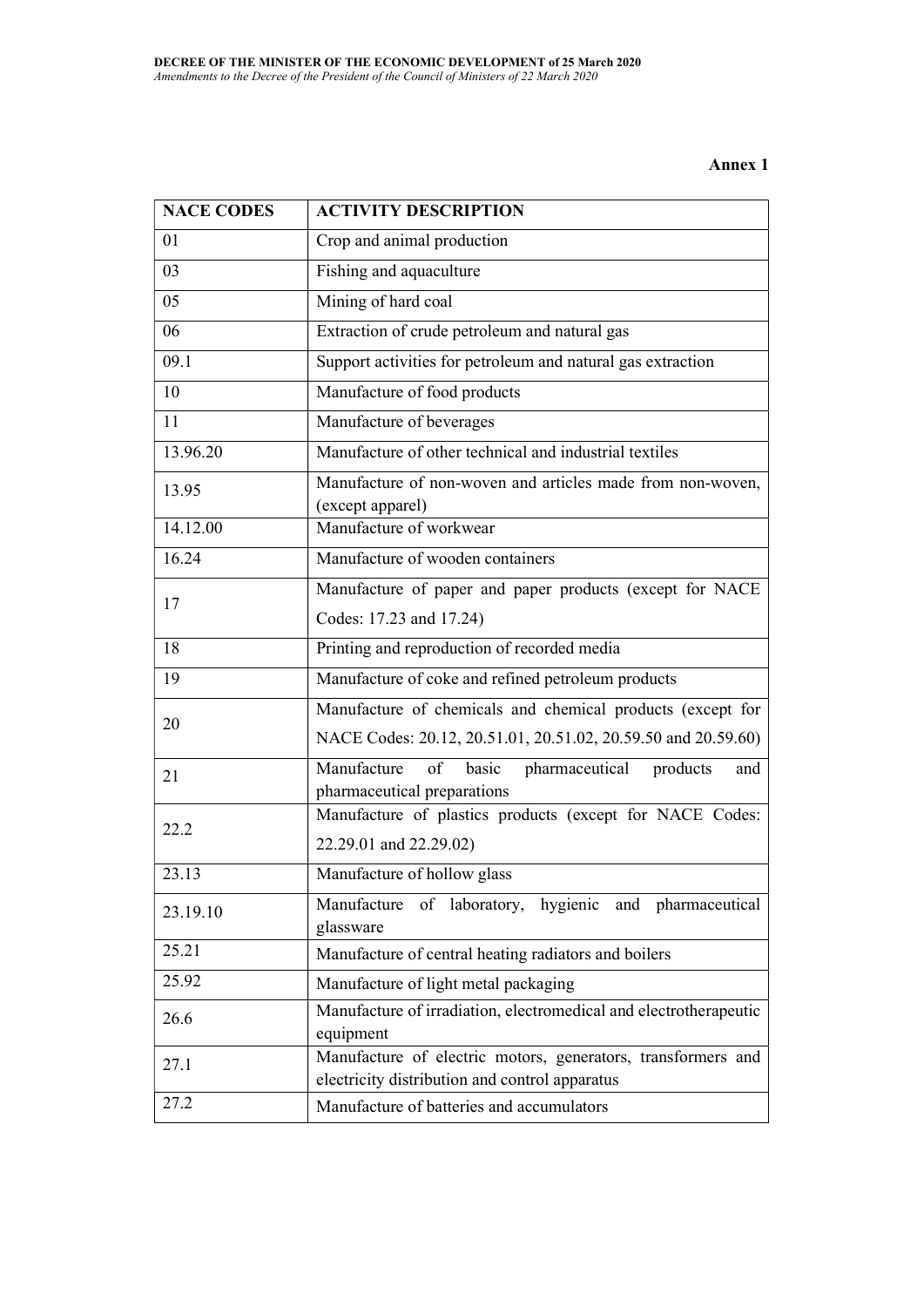| 28.29.30 | Manufacture of automatic dosing, wrapping and packaging<br>machinery                              |
|----------|---------------------------------------------------------------------------------------------------|
| 28.95.00 | Manufacture of machinery for paper and paperboard production<br>(including parts and accessories) |
| 28.96    | Manufacture of plastics and rubber machinery (including parts<br>and accessories)                 |
| 32.50    | Manufacture of medical and dental instruments and supplies                                        |
| 32.99.1  | Manufacture of protective safety equipment and protective safety<br>clothing                      |
| 32.99.4  | Manufacture of coffins                                                                            |
|          | Repair and installation of machinery and equipment (except for                                    |
| 33       | NACE Codes: 33.11.01, 33.11.02, 33.11.03, 33.11.04, 33.11.05,                                     |
|          | 33.11.07, 33.11.09, 33.12.92, 33.16 and 33.17)                                                    |
| 35       | Electricity, gas, steam and air conditioning supply                                               |
| 36       | Water collection, treatment and supply                                                            |
| 37       | Sewerage                                                                                          |
| 38       | Waste collection, treatment and disposal activities; materials<br>recovery                        |
| 39       | Remediation activities and other waste management services                                        |
| 42       | Civil engineering (except for NACE Codes: 42.91, 42.99.09 e                                       |
|          | 42.99.10)                                                                                         |
| 43.2     | Electrical, plumbing and other construction installation activities                               |
| 45.2     | Maintenance and repair of motor vehicles                                                          |
| 45.3     | Sale of motor vehicle parts and accessories                                                       |
| 45.4     | Sale, maintenance and repair of motorcycles and related parts and<br>accessories                  |
| 46.2     | Wholesale of agricultural raw materials and live animals                                          |
| 46.3     | Wholesale of food, beverages and tobacco                                                          |
| 46.46    | Wholesale of pharmaceutical goods                                                                 |
| 46.49.2  | Wholesale of books, magazines and newspapers                                                      |
| 46.61    | Wholesale of agricultural machinery, equipment and supplies                                       |
| 46.69.91 | Wholesale of other machinery and equipment for scientific<br>purposes                             |
| 46.69.94 | Wholesale of fire and accident prevention products                                                |
| 46.71    | Wholesale of petroleum products and transport lubricants and of<br>heating fuels                  |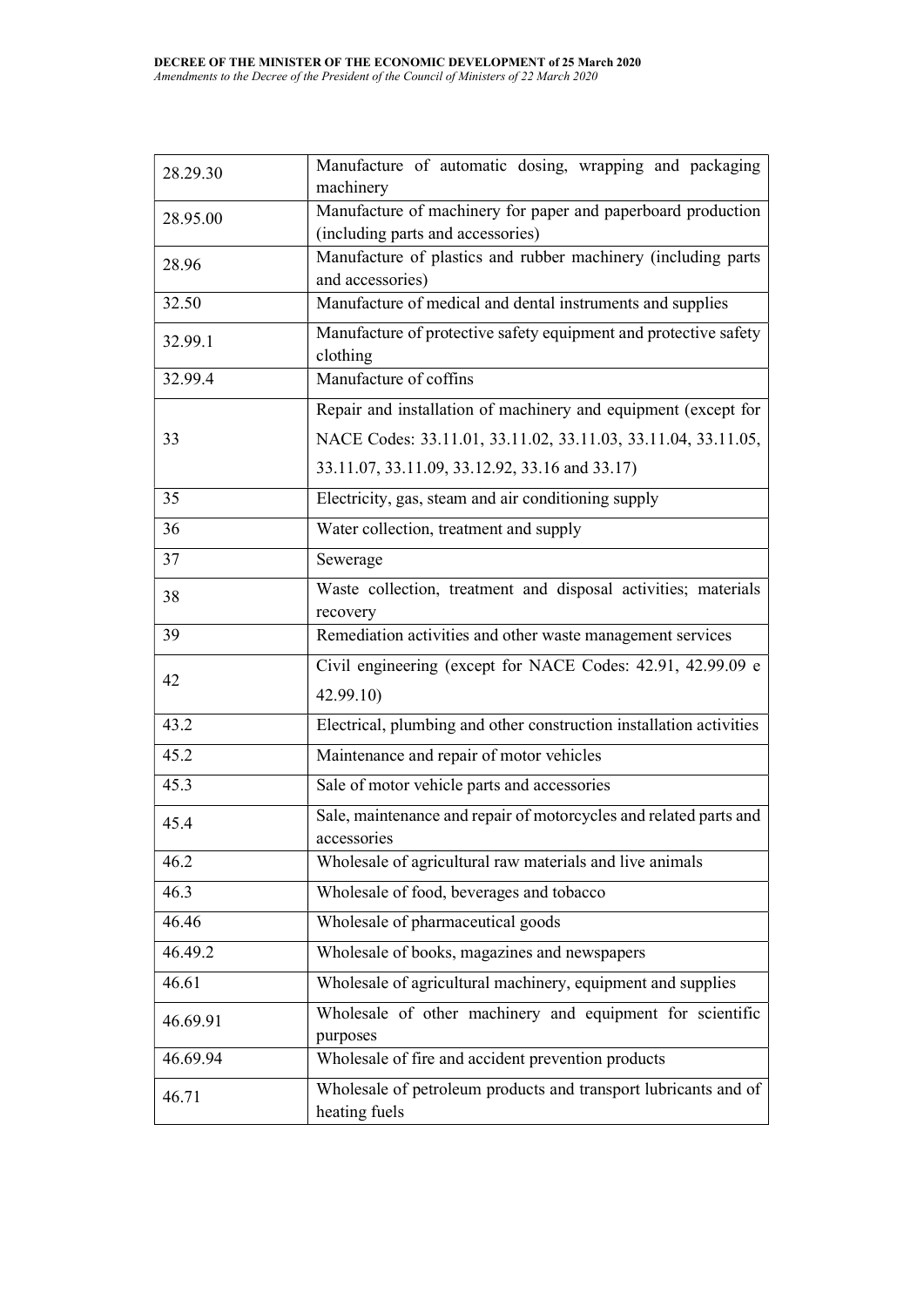| 49                     | Land transport and transport via pipelines                                     |
|------------------------|--------------------------------------------------------------------------------|
| 50                     | Water transport                                                                |
| 51                     | Air transport                                                                  |
| 52                     | Warehousing and storage and support activities for transportation              |
| 53                     | Postal and courier activities                                                  |
| 55.1                   | Hotels and similar accommodation                                               |
| J (from 58 to 63)      | Information and communication services                                         |
| K (from $64$ to $66$ ) | Financial and insurance activities                                             |
| 69                     | Legal and accounting activities                                                |
| 70                     | Activities of head offices; management consultancy activities                  |
| 71                     | Architectural and engineering activities; technical testing and<br>analysis    |
| 72                     | Scientific research and development                                            |
| 74                     | Other professional, scientific and technical activities                        |
| 75                     | Veterinary activities                                                          |
| 78.2                   | Temporary employment agency activities <sup>1</sup>                            |
| 80.1                   | Private security activities                                                    |
| 80.2                   | Security systems service activities                                            |
| 81.2                   | Cleaning and disinfestation activities                                         |
| 82.20                  | Activities of call centres <sup>2</sup>                                        |
| 82.92                  | Packaging activities                                                           |
| 82.99.2                | Distribution agencies for books, magazines and newspapers                      |
| 82.99.99               | Other business support service activities <sup>3</sup>                         |
| 84                     | Public administration and defence; compulsory social security                  |
| 85                     | Education                                                                      |
| 86                     | Human health activities                                                        |
| 87                     | Residential care activities                                                    |
| 88                     | Social work activities without accommodation                                   |
| 94                     | Activities of business, employers and professional membership<br>organisations |
| 95.11.00               | Repair of computers and peripheral equipment                                   |
| 95.12.01               | Repair and maintenance of landline, cordless and mobile phones                 |
| 95.12.09               | Repair and maintenance of other communication equipment                        |